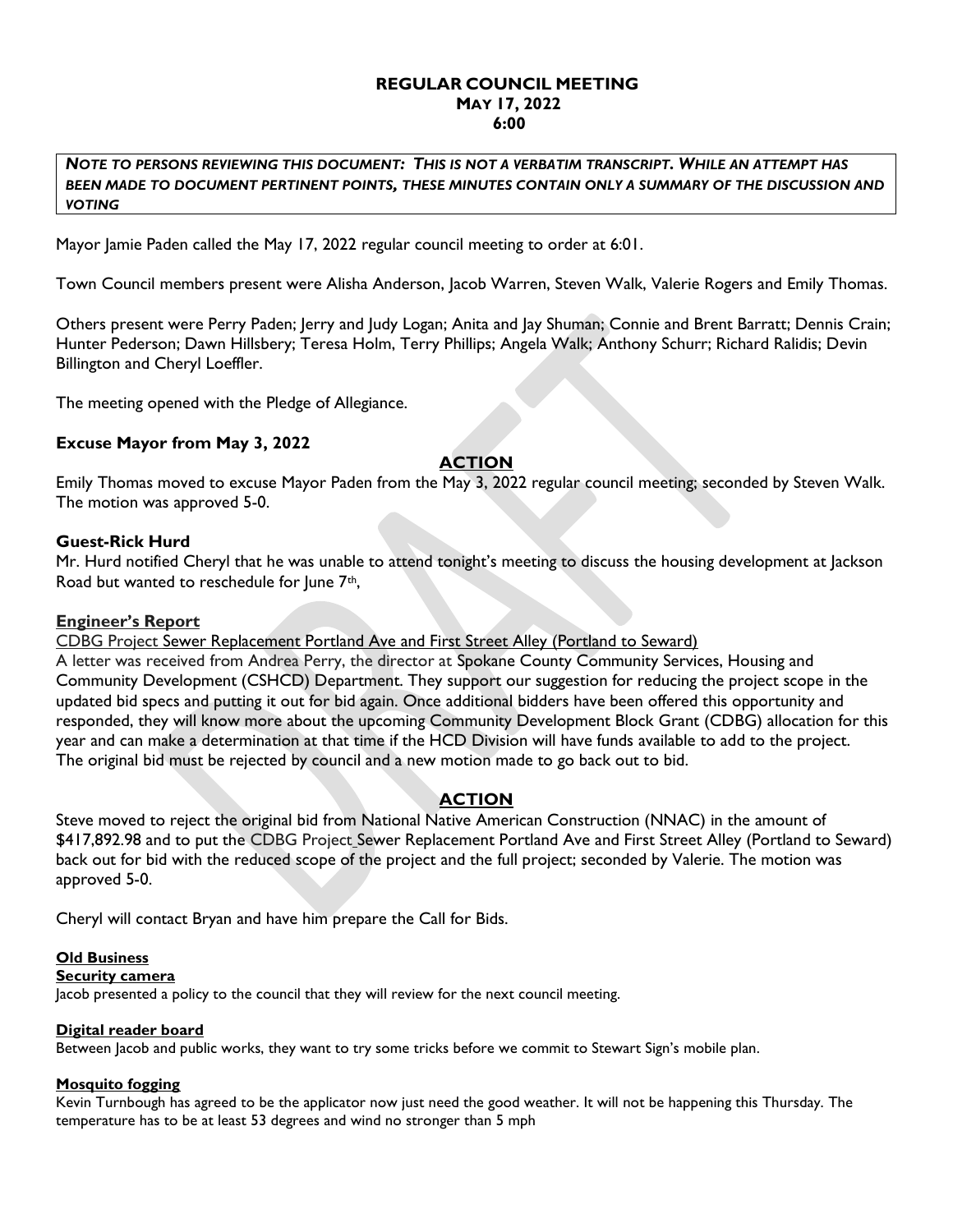## Military Wall of Honor

Perry Paden is expecting between 75-250 Veterans on Bikes to ride into Fairfield. They will be staging on North 2<sup>nd</sup>. What-a-Kitchen will be serving food noon to 1pm. He would like the town to purchase some pop-up tents to help protect the audience from the heat. If purchased, they could be utilized for other events throughout the year and would be more conveniently used if they were no larger than 10x 12. The purchase could be funded from the park fund and summer programs. The Upper Columbia Academy has donated 120 bottles of water.

# ACTION

Emily moved to approve the purchasing of pop-up tents to be used during the Military Wall of Honor and other town events, to be no larger than 10x12 and not to exceed \$300 including sales tax; seconded by Valerie.

## Flag Day

The club has still not heard back from the Civil War group. Breakfast will be served by the Fireman's Association from 7-10 at the community center and there will not be a lunch served there.

# NEW BUSINESS

## Baseball diamond

Since the Pit project is progressing, the idea was presented to move the diamond to the southwest corner of the field, which is where it was originally. Now would be the time to do it before the sprinkler system is installed. A quick survey will be posted and the coaches will be asked for their input. There are a lot of kids playing this year and they don't have enough space currently to hold two practices at the same time. It was mentioned that in years past, the old school grounds or (Hahner Field) was used mostly for T-ball. A portable backstop was brought in.

Previously, there has been discussion to use some of the RCO grant funds to place a sign at the top of the road to the Pit to make the entrance more visible. The grounds are public and no one should have to be harassed for going down to the field.

## Department report

### Alisha Anderson-Streets

Alisha presented her department report. She has been working at getting the "Yard of the Season" ready to go. Organized the dust control and got the second bid for that. The road will be swept right before Flag Day and we have purchased new flags for the streetlights, which will be hung right before Memorial Day.

## Public Works Report

### **Sewer**

- WW samples went in today.
- New UV lights and ballasts

### Streets:

- We will be sweeping off gravel and sand, and prepping roads for street sweepers.
- Street flags for Main St. will be swapped out next week.
- Grader blade back, we will be installing back on the grader with new cutting edges.

### **Parks**

Weed control will continue as weather allows.

### Water:

- AMI Water Meter System. Continuing to install meters. Functioning AMI system.
- Bacteria sample went in today.
- Installation of SO#2 Water Meter
- EPA, ERG will be back out for a follow up visit.

### General:

- The chipping day on May  $14<sup>th</sup>$  went well.
	- Thank you to the Fairfield Service Club for helping residents get their debris down there and everything else you put together that day. Very much appreciated.

## An Example of a Regular Task: Water Use Efficiency Report (WUE) (3 HRS)

 The WUE is a report that each water system fills out every year by July first. This report allows water systems and DOH to see how much water is being produced, sold, and approximate water loss. This helps the town to determine how to possibly alleviate some water loss issues. The town also can plan in this report how consumers can conserve some water. This report once completed is then submitted to DOH.